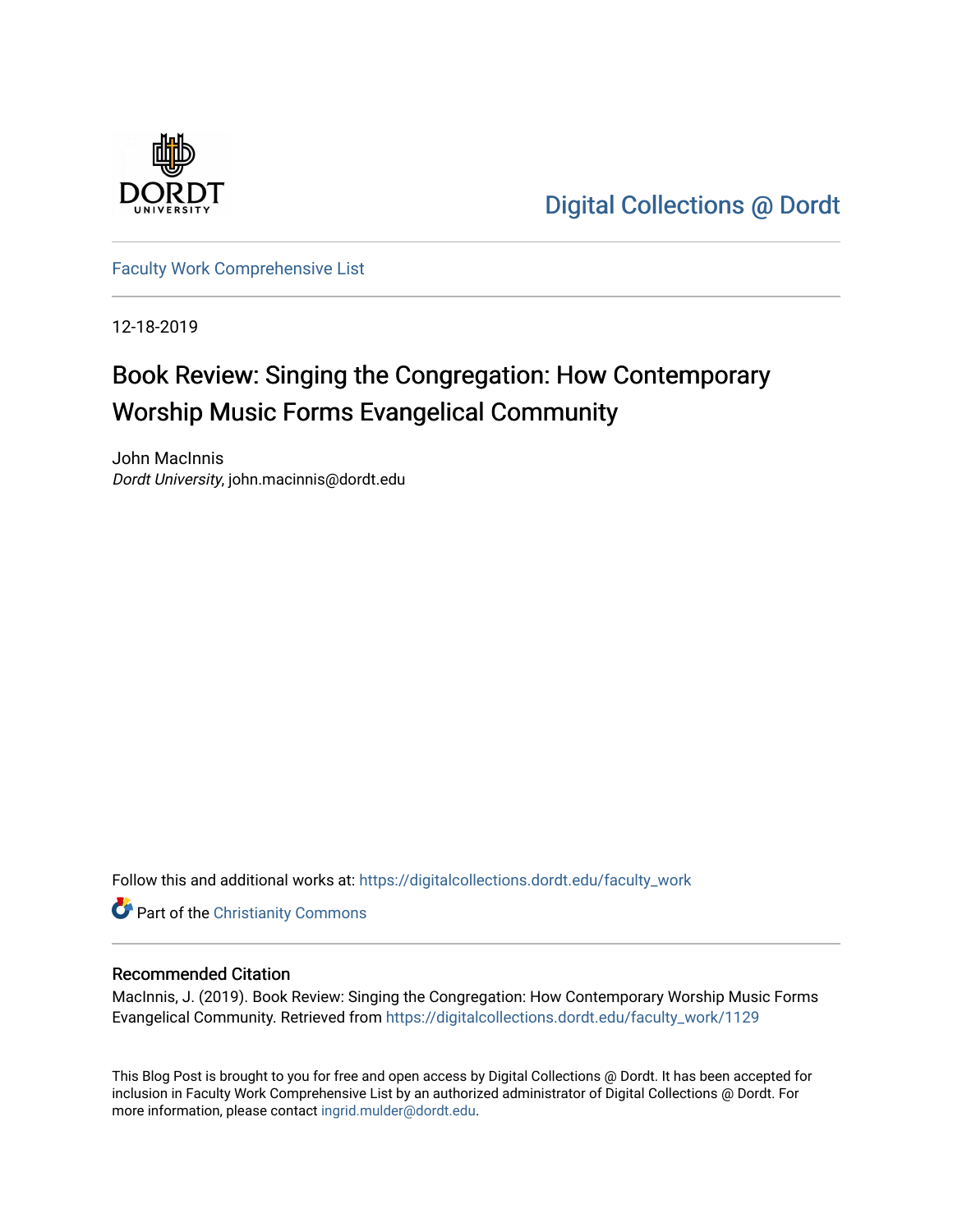## Book Review: Singing the Congregation: How Contemporary Worship Music Forms Evangelical Community

#### Abstract

"The desire of concert attendees for an authentic spiritual experience maps onto the search for other authentic experiences by consumers today."

Posting about the book Singing the Congregation from In All Things - an online journal for critical reflection on faith, culture, art, and every ordinary-yet-graced square inch of God's creation.

[https://inallthings.org/book-review-singing-the-congregation-how-contemporary-worship-music-forms](https://inallthings.org/book-review-singing-the-congregation-how-contemporary-worship-music-forms-evangelical-community/)[evangelical-community/](https://inallthings.org/book-review-singing-the-congregation-how-contemporary-worship-music-forms-evangelical-community/) 

#### Keywords

In All Things, book review, Singing the Congregation, contemporary, worship, music, evangelical, community, Monique Ingalls

#### **Disciplines**

**Christianity** 

#### **Comments**

[In All Things](http://inallthings.org/) is a publication of the [Andreas Center for Reformed Scholarship and Service](http://www.dordt.edu/services_support/andreas_center/) at Dordt [University](http://www.dordt.edu/).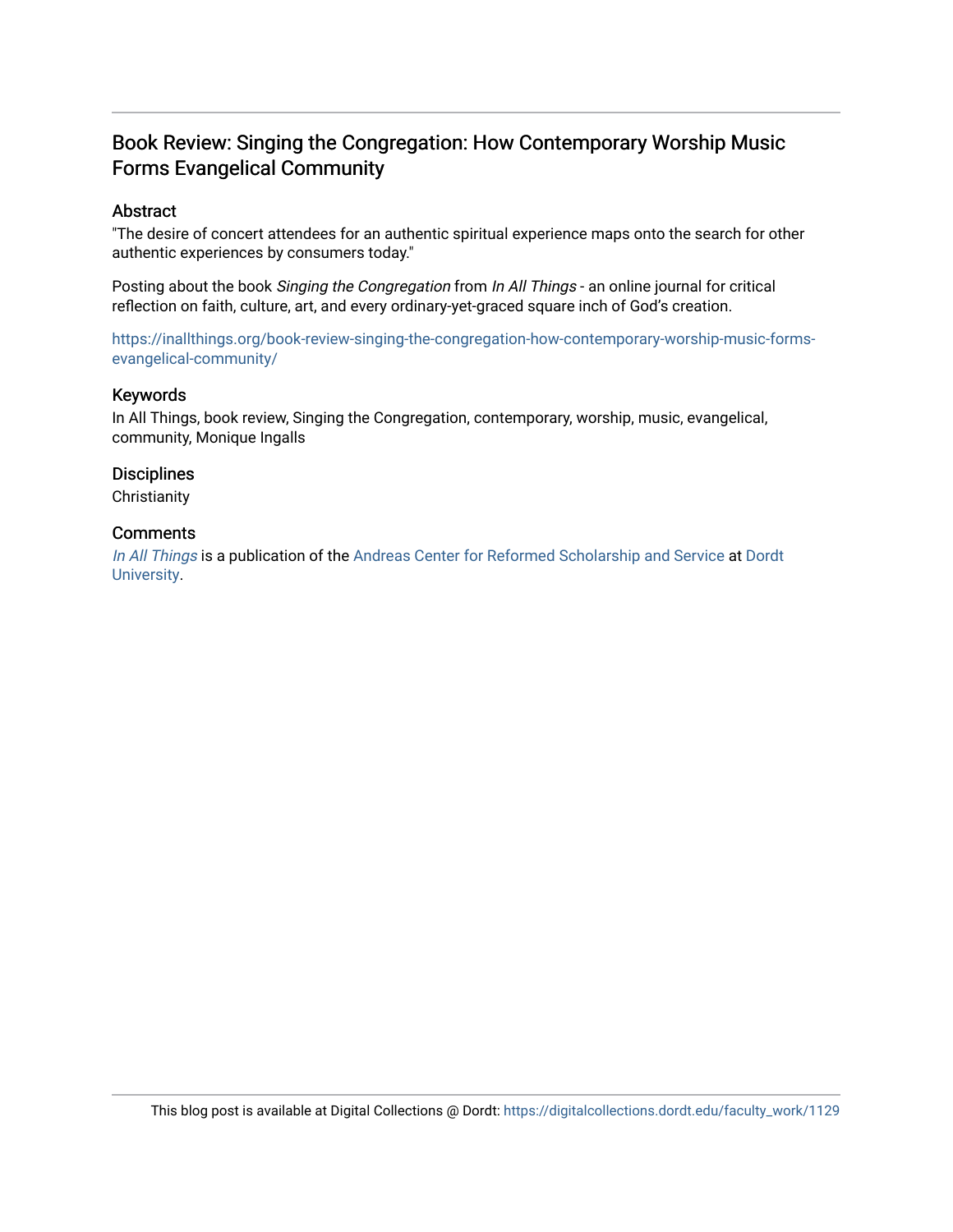

December 18, 2019

## **Book Review:** *Singing the Congregation: How Contemporary Worship Music Forms Evangelical Community*

### **John MacInnis**

## **Title:** *Singing the Congregation: How Contemporary Worship Music Forms Evangelical Community*

**Author:** Monique Ingalls **Publisher:** Oxford University Press **Publishing Date:** October 12, 2018 **Pages:** 272 (Paperback) **ISBN:** 978-0190499648

Church musicians are prompt to assert that the musical practices of communal Christian worship shape us: What we sing and how we sing together forms us powerfully. Given the wealth of resources available on the topics of congregational worship and the music heard in our churches today, it is easy to be overwhelmed with new trends, new technologies, and new innovations. To understand the cumulative effect, we might, with the Scottish poet Robert Burns, ask for an outside perspective: "O wad some Pow'r the giftie gie us / To see oursels as ithers see us!" What if a scholar was to examine the vast field of contemporary worship music practices and describe it using the terms and theoretical models of ethnomusicology, the scholarly discipline that studies music with regard to cultural and social context?**[1](https://inallthings.org/book-review-singing-the-congregation-how-contemporary-worship-music-forms-evangelical-community/#fn1-17646)**

Monique Ingalls' *Singing the Congregation: How Contemporary Worship Music Forms Evangelical Community* is an academic book, perhaps an ethnography, that shares her field research among evangelicals in North America and around the world. Thoroughly reflexive in her presentation, Ingalls is upfront about her background and investment in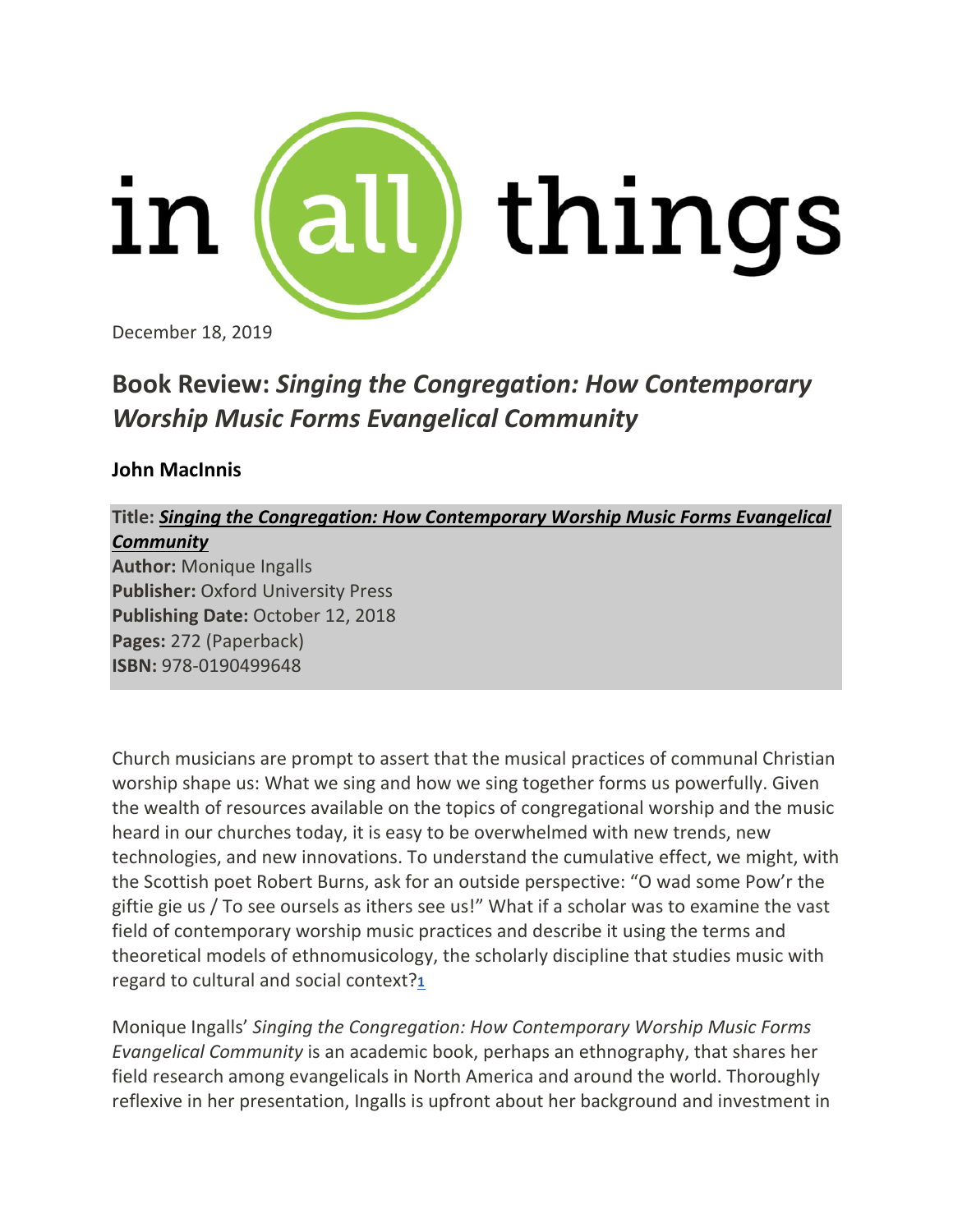evangelical Christianity and how her personal journey informs her research. To be clear, this is not a book presenting theological or biblical ideals or best practices in church music. It is a mirror held up to contemporary worship music, in all its complexity.

As the sounds of contemporary worship music are adopted increasingly by churches of every stripe, readers may recognize themselves in this mirror and gain new insights to shape intentionally the cultures of their local congregations. With no less significance, this book carefully examines how Christian formation and practice are decentering from the local church today, with music shown to be a facilitating factor in the decentering process.

*Singing the Congregation* is organized into five chapters, each exploring the cultural work done by contemporary worship music in the following contexts: worship concerts, conferences, an urban church, praise marches, and the protean world of audiovisual worship media. In each setting, the collective performance of contemporary worship music shapes how evangelicals understand worship generally and, indeed, brings into being new social constellations, new modes of congregating as fellow believers.

How Ingalls defines the terms of her study is helpful. Contemporary worship music (CWM) is not a monolithic category; as a descriptor it includes different repertoires and styles that are portable beyond the institutional church, commercial, largely reliant upon digital audio/visual technologies, and heard around the world. In musical terms, CWM features "rock band instrumentation, standard pop-rock song forms, harmonies built upon cyclic chord riffs, and rhythmically complex tunes often based on short melodic motives" (85).

CMW is also trans-denominational, though originating in charismatic and Pentecostal churches and referencing a prominent aim for music in these contexts: to facilitate a personal, intimate encounter with God. The history of CWM dates back to the 1960s, and it has had different names such as praise and worship music or just praise music. For historical reasons, Ingalls distinguishes CWM, music intended for congregational singing, from contemporary Christian music (CCM), music intended for devotional listening (43). Both CWM and CCM have produced two separate industries with significant overlap.

Regarding the term evangelicalism, Ingalls notes that it is a contested designation with dynamic boundaries and is defined variously, such as by a constellation of attributes and habits or prescriptively, as with the so-called Bebbington quadrilateral. For the purposes of this book, Ingalls provides a thick description of what evangelical Christianity does, not what it is supposed to be. Relatedly, she labels a congregation as a fluid, contingent social assembly that is performed into being by what we do when we gather,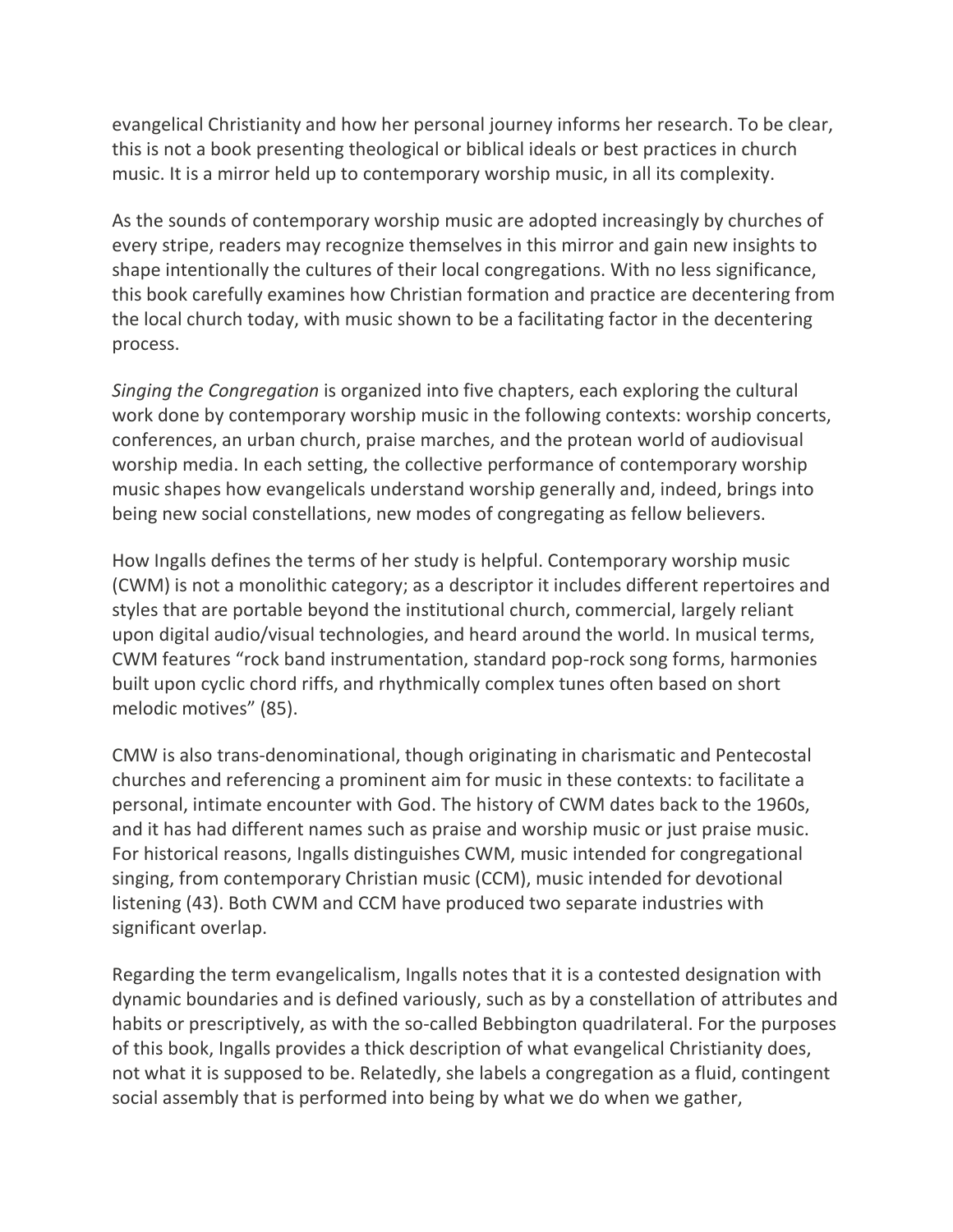particularly those things we call our worship.**[2](https://inallthings.org/book-review-singing-the-congregation-how-contemporary-worship-music-forms-evangelical-community/#fn2-17646)** Importantly, congregations rely upon aesthetic formations (such as by music) and shared imaginations that produce the community's chosen actions.

The first chapter, "Making Jesus Famous: The Quest for Authentic Worship Experience in the Concert Congregation" concerns the presence of CWM at what may be called worship concerts or worship events. These sorts of concerts feature their own liturgies, experiences, and genre rules. As marketed events, worship concerts participate in discourses of the experience economy of late capitalism, in which participants attend and become promoters of a purchased experience through testimonies of life transformation (45). That is, the desire of concert attendees for an authentic spiritual experience maps onto the search for other authentic experiences by consumers today.

In CWM, spiritual authenticity is performed with conventions drawn from pop-rock music (which, interestingly, seeks its own authenticity in live performance) and with rhetoric of avowal: "I'm not here to perform for you… There is just one star of this show: the Lord Jesus" (41). Though it is reasonable to consider the adaption of pop-rock arena concerts to CWM events not as capitulation but as reformation, Ingalls discerns that worship concerts do show evidence of being "governed by the logic of the commercial music industry" (68).

In Chapter 2, "Singing Heaven Down to Earth: The Conference Congregation as Pilgrim Gathering and Eschatological Community," Ingalls examines CWM practices at Christian conferences to show how participants are encouraged to interpret the conference congregation as prefiguring the gathering of all believers in the renewed creation, Christianity's eschatological vision. As Ingalls shows, music's role in this interpretation is crucial, with eschatological discourse such as repeated mentions of heaven in spoken comments and in song lyrics. Through music, conference assemblies are prompted to embody the evangelical imaginary of the eschaton. In this chapter, Ingalls presents her research undertaken at two prominent evangelical conferences, both attended twice, in which musical choices manifest two different but related visions of the eschatological community.

An outstanding feature of the Christian eschatological vision, as in Revelation 7:9-12, is the human diversity present there. As Ingalls shows, cultural and linguistic diversity can be explored in different ways, in church congregations and at conferences like those she observed, with positive and problematic examples of dialogic performances of the other, often in a context featuring music. Ideally, through dialogic performances, a congregation identifies with someone else and, in the process, comes to know themselves better as well. Care must be taken though: Is another culture present musically, but segregated in some way? On the other hand, is another culture's music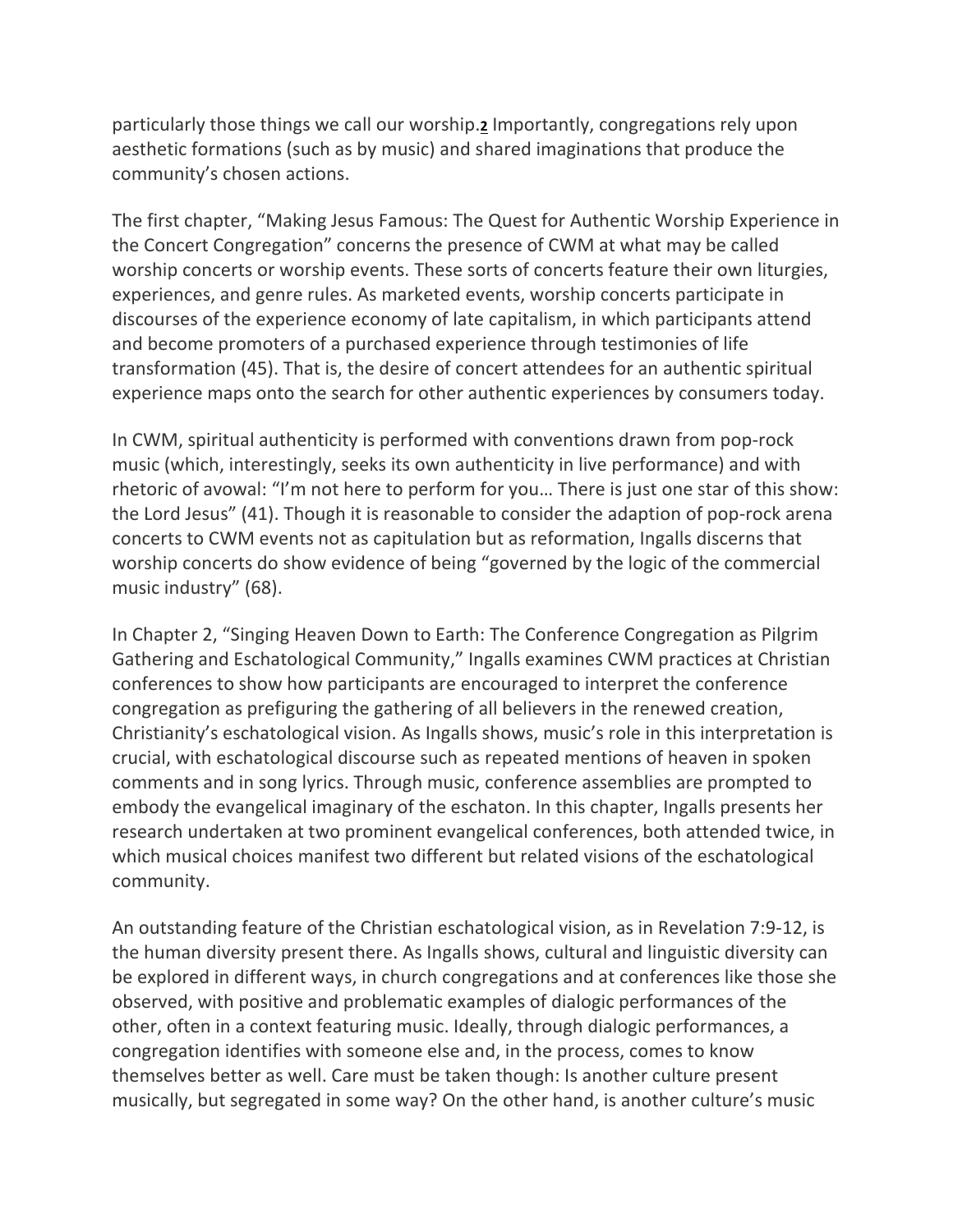simply assimilated? Here is a call for worship artists willing to invest themselves in learning multiple musical languages.**[3](https://inallthings.org/book-review-singing-the-congregation-how-contemporary-worship-music-forms-evangelical-community/#fn3-17646)**

This chapter is not a critique of the Christian eschatological vision itself or the good desire to make sure other cultures are present—and at home—in our music making. Rather, Ingalls' research shared in this chapter underlines the power of music to form our imaginations. By engaging Ingalls's descriptions of what happened at these conferences, her readers can see more clearly the need for our musicians and other ministers to help us imagine and know ourselves to be members of the global Christian community and to identify with the poor, the oppressed, and marginalized groups.

Chapter 3, "Finding the Church's Voice: Contemporary Worship as Musical Positioning in a Nashville Congregation," shares Ingalls' research done at an urban church in Nashville, TN. She attended this church herself, for a time, and found it to be a compelling mixture of characteristics. The church affiliates with a mainline denomination, gestures purposefully towards the evangelical mainstream, and incorporates several aspects of the charismatic movement. Musically, this church intentionally creates opportunities to bring traditional and contemporary styles together, teaching new CWM songs along with hymns from the denominational hymnal, and creating their own settings of service music for band, choir, and organ.

In response to this homegrown emphasis for music, Ingalls noted vigorous congregational participation throughout Sunday morning services. When questioned, congregants granted that other churches in town may feature music performed at a higher standard (either judged by a classical aesthetic or by the standards of the popular music industry), but this perception of marginally lower quality did not bother Ingalls' interviewees. This church excelled at what it had set as its priority, incorporating diverse styles and songs into a seamless, inspiring whole.

Along with a robust theological foundation for their worship together, the church's mission statement makes explicit these musical priorities (125-6):

- They will not simply present a "smorgasbord" (pick what you like) or a "blended soup" (everything a blend of pop, classical, etc.).
- They will work to offer a "stew," expressing various styles that all work together within a context of good taste for Sunday worship.
- They will take a "chamber music" approach, finding the right combination of instruments to best support a given piece of music.
- They will encourage musical creation among their own congregational musicians, so that the music is uniquely theirs.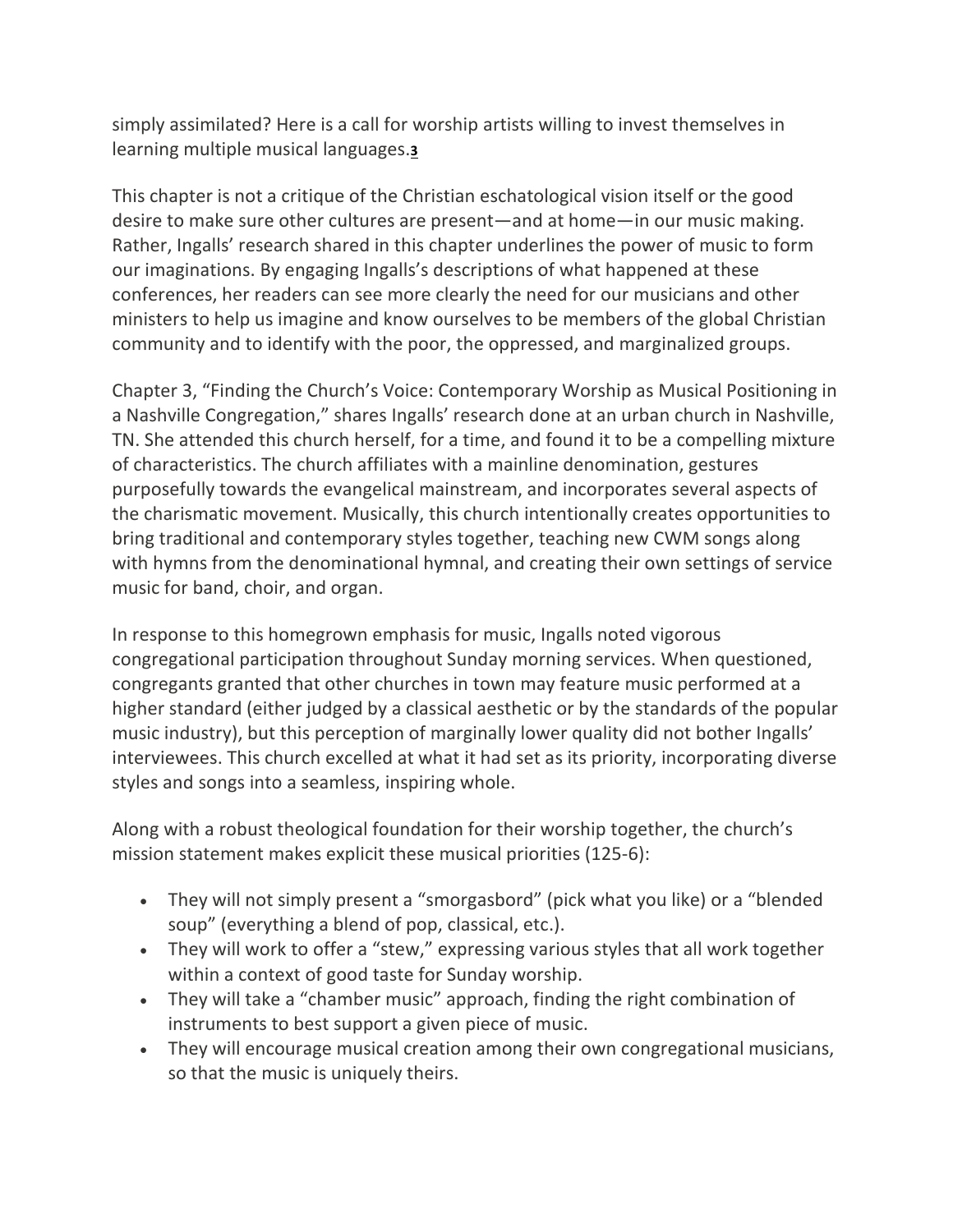In an interview, the church's music director expressed a preference for the term "convergent" worship to "blended" and referenced the "stew" metaphor to highlight the church's desire for complementarity and juxtaposition rather than homogeneity.

Ingalls' interviews with a youth pastor at this church prompted him to explain that ours is a culture used to market-driven decision making, and that a church's role can easily be perceived as vending a spiritual product, rather than stimulating and empowering a life centered on love and service to God and others. To counter consumerist cultural expectations, this youth pastor purposefully subverts the experience of music in youth worship services, moving the band to the periphery rather than center stage and limiting its repertoire to avoid chart-topping songs. This displacing of music from center stage in the youth services is consistent with the church's decision to place all musicians (choir, band, organ, etc.) in the church's rear balcony for Sunday morning worship.

Chapter 4, "Bringing Worship to the Streets: The Praise March as Public Congregation," concerns those congregations that form in a public space, specifically a public procession or praise march. Praise marches around the world have had a renowned model in the "March for Jesus," public demonstrations in London, beginning in the 1980s. For this chapter, Ingalls' chosen case studies are two praise marches she observed in Toronto, Ontario.

Spiritual warfare is a prominent theme for praise marches as well as references to the biblical story of Joshua and the Battle of Jericho (Joshua 6). The presence of musical instruments in the Jericho story is noticeable, especially as modern praise marches normally feature loud music, either recorded or performed live, and participants marching, singing, and dancing. Here musical worship is perceived as a sort of spiritual weapon by which God's kingdom is enacted in places deemed to be a stronghold of sin.

As described by Graham Kendrick, a founder of the London March for Jesus and writer of "Shine, Jesus, Shine," marches feature worship in song with three sonic values: 1) synchronicity ("harmonizing with heaven"), sonic permeation ("drowning out" the music of evil forces), 3) uniformity (moving together "in rhythmic step") (149). Here, CWM functions as an integrating agent and a unified voice, to demonstrate solidarity among those assembled, as well as a sonic display of spiritual and political power.

Chapter 5, "Worship on Screen: Building Networked Congregations through Audio Visual Worship Media" is wide-ranging in its exploration of "networked" congregations, the interconnected modes of congregating made possible by audio/visual technology. Ingalls takes up worship videos featuring CWM with added lyrics, images, and effects, online sites for global worship brands like Hillsong and Bethel, and digital projection practices in local churches.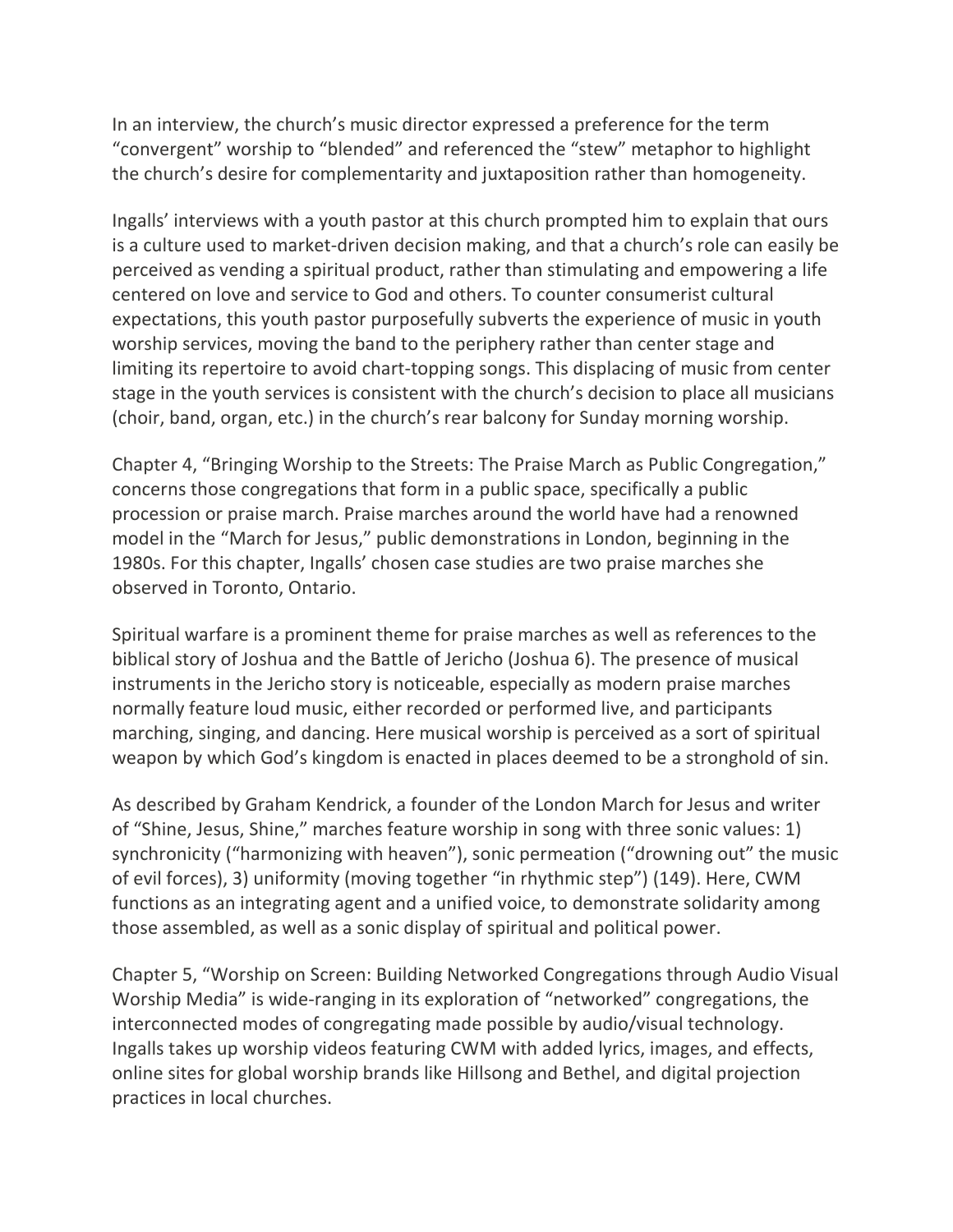Ingalls' descriptions of evangelical visual piety with regard to images in worship is fascinating, especially her interviews with the creators of amateur worship videos who explain their motivations and aesthetic values. In time, these amateur videos have become a genre and are largely superseded today by professionally-made videos with lyrics added to images in three primary categories: nature, worshippers—especially with raised hands, and Jesus.

The prevailing theme for this book is reinforced here: What we sense audibly and visually is formative for our understanding of what it is to practice our faith in a congregation—even online. That is, Ingalls shows how online activity surrounding worship videos on YouTube or subscription sites like Hillsong Channel, can function as a congregation for people today.

Summing up, Ingalls' contribution in this book is a substantive theoretical examination of how congregations, aided by CWM, arise in increasingly diverse spaces. Today, we may participate virtually at many sorts of livestreamed events, and the lines between online and offline venues are blurring. Church campuses may choose to project a sermon being preached at another location and, likewise, instead of hiring local musicians, professionally-produced song leading can be projected for congregational singing. Given the present reality of megachurches and multi-site campuses offering highly produced sermons and music, the situation facing small local churches is striking.

One may profitably reference James K. A. Smith's work, at this point. As he demonstrates in his book *You Are What You Love: The Spiritual Power of Habit*, the gap between what Christians say they believe and what we actually do indicates that our hearts are taught to love by the "liturgies" of our daily lives, perhaps more than we understand. Crucially, Smith names congregational worship the place where we "renew our loves, reorient our desires, and retrain our appetites."**[4](https://inallthings.org/book-review-singing-the-congregation-how-contemporary-worship-music-forms-evangelical-community/#fn4-17646)** Ideally constituted, the liturgies of our daily life should take their cue from our congregational worship. If Smith is right, there is much at stake when we congregate.

Here is a call for worship artists and ministers to lead us with care, ensuring that congregational worship forms us well and always passes its surest tests, truth and love. 2 John makes this plain: Our obedience to Jesus' command to love God and neighbor happens in community, with the ever-present possibility that we could be led astray, taught wrongly, formed in detrimental ways.